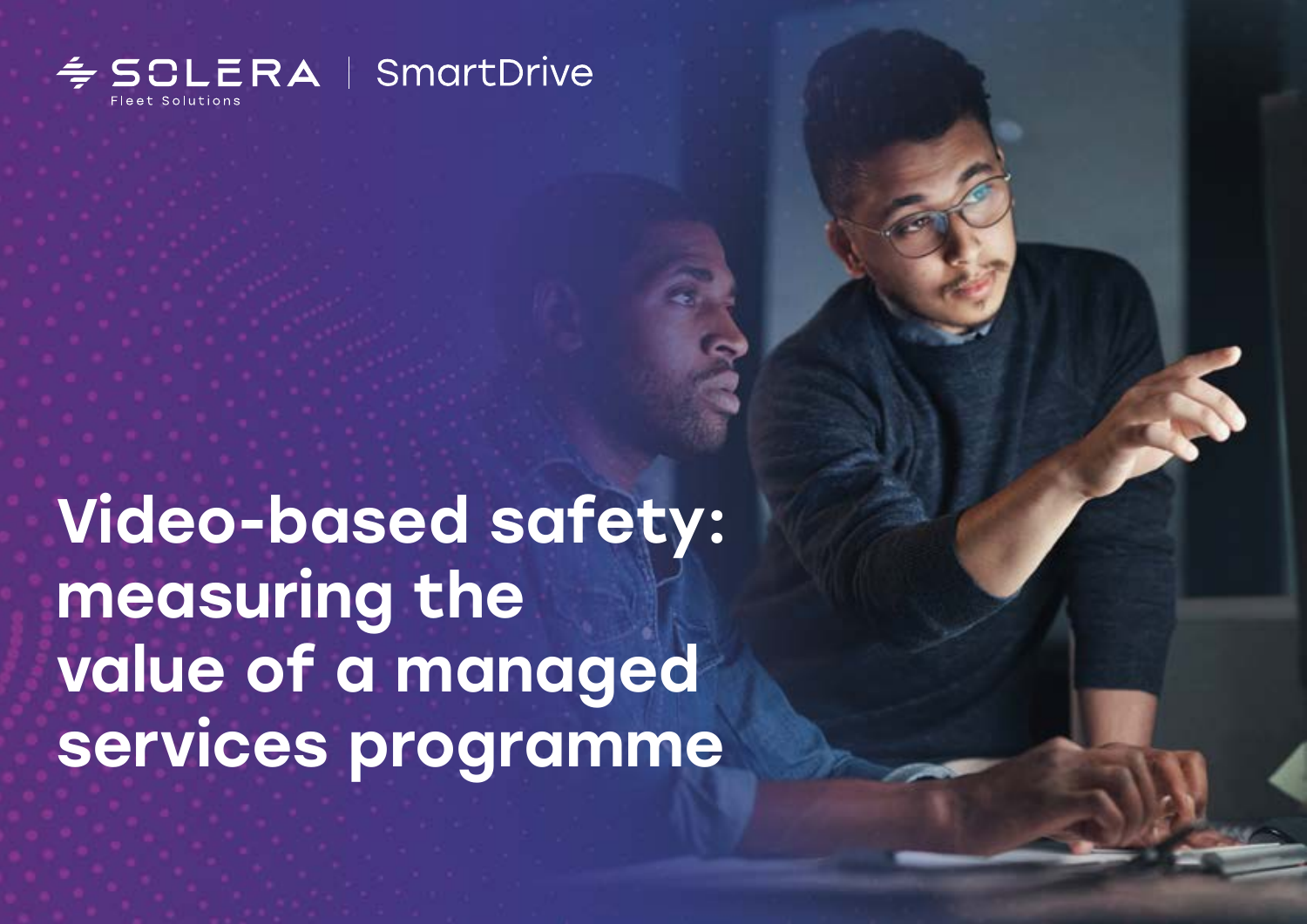# Introduction

Video safety is quickly becoming the de facto standard for all types of fleets - from truck and van, to bus, coach and light rail. With over 500,000 vehicles installed and quickly growing, video safety is protecting drivers around the world. However, with so many vehicles and so much video, it's imperative that any fleet using video safety has an efficient, effective and exacting programme to manage the quantity of videos and data that result. Without it, fleet and safety managers can quickly become overwhelmed, frustrated and ultimately, fail to achieve the safety results they desire.

A video-based safety solution - with managed services that take the burden off the fleet, safety or operations manager - is the right solution for today's fleet. It will save you time and money, while helping you compete in today's data-driven world. If you are considering a video safety solution without managed services, there are some issues you should consider.

### Video on its own is not enough.

When considering whether to install a video-based safety system, there's more to your decision than just video cameras and the actual video of a driving event. Video cameras, alone, do not make your fleet safer. Improved safety comes from:

- A rigorous **coaching programme** that is …
- Supported by **managed services** that include …
- **• Expert review** of the video that's captured and …
- **• Actionable intelligence, metrics and KPIs**

Leveraging managed services quickly delivers actionable information to the right person at the right time and ensures consistency across your coaches, locations and company - allowing your team to focus on the safety aspects of your fleet, rather than spending time reviewing videos.

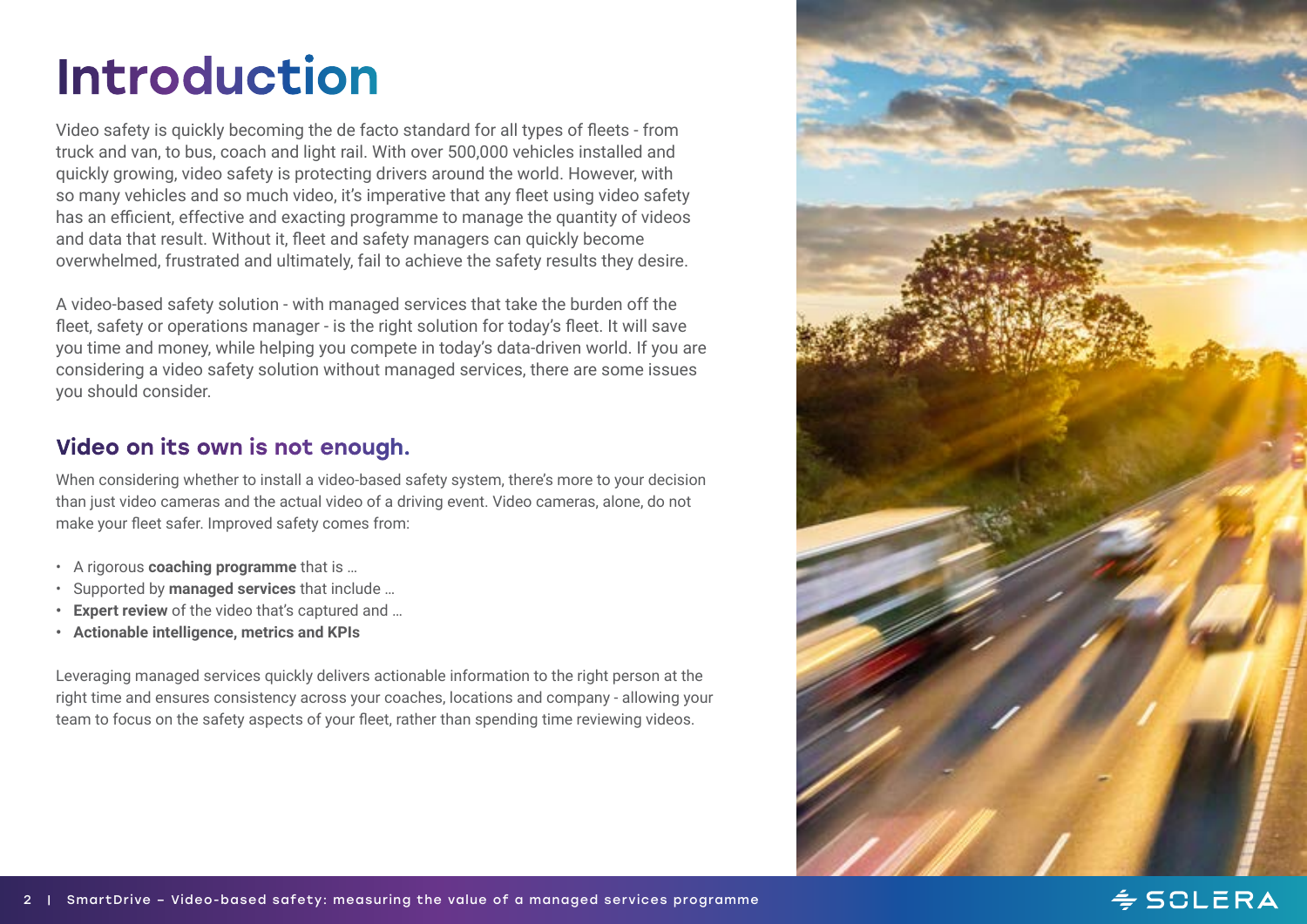# You can't make a difference if you can't coach. You can't coach if you don't have time.

Time is a precious commodity. You can't hope that by simply reducing the number of triggered videos you'll save time and improve your fleet's safety. Also, you can't assume that a reduction in the number of videos generated means your fleet is getting safer.

Triggering video is only the first step in the process. Once a video is triggered, review by an expert analyst is a necessary step to verify and quantify the risk. Who reviews it, how it's reviewed and then what happens to the video are all critical aspects of a successful video-based safety programme. Expert video review requires training, a verifiable and tested process, and sustainable results. You need to ensure the process is unbiased so that all driver behaviours are measured similarly and consistently. You need scoring and prioritisation of riskiest drivers aligned to your company's safety policies. You need an intuitive coaching workflow combined with easy-to-use tools - to ensure continual improvement and bottomline results. A comprehensive managed services programme reduces your overhead by allowing your team to focus on your business and making your drivers safer, not on reviewing video.

"We put ourselves at the forefront of technology so we understand how it works. This not only helps us coach our drivers and ensure open communication, it is also one more way the programme helps shape our company's safety programme and safety culture."

- Eric Nelson, VP, Recruiting and Safety Arnold Tranportation

#### **3 Steps to coach:** It starts with driver skills



*Providing a list of relevant skills can help give a driver a high-level understanding of the skills and behaviours that might need attention.*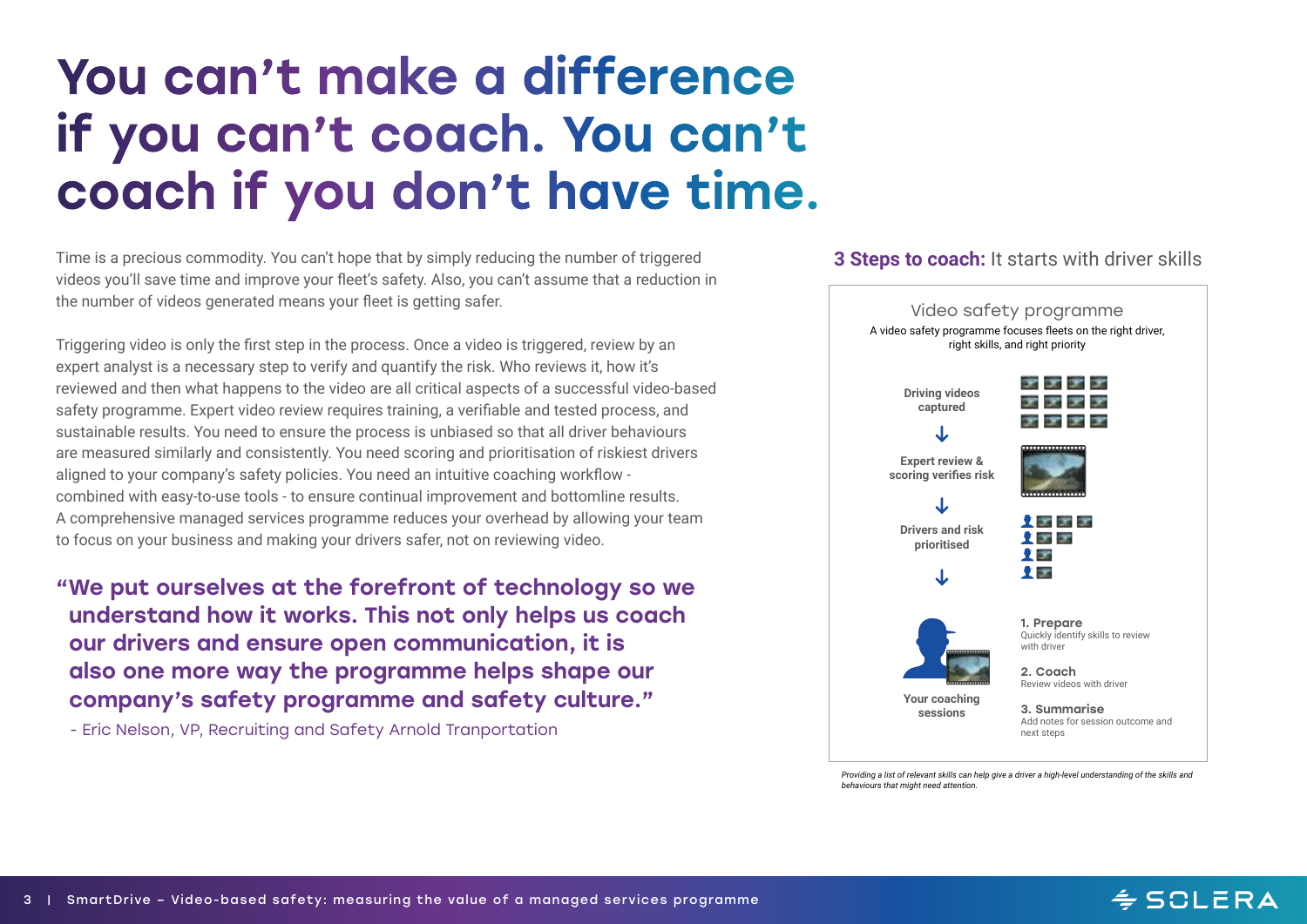## You can't manage what you can't measure.

The scoring and prioritisation of drivers is critical to a successful video-based safety programme. Intuitively, you think a driver is improving. However, with many drivers in multiple locations, how do you know if they're actually safer or just being lucky? Furthermore, with managers busy with other responsibilities, how do you know if they're gaming the system and not reporting accurately on each driver's progress?

In addition to the actual videos, it's important to have continuous data that can be used to measure an individual driver's exposure to risk. By combining event trigger, observation and exposure data, with predictive algorithms that correlate the data to past collisions, your video-based safety programme will provide accurate and timely measurements of your drivers' risk rates. Attention can then be focussed on the subset of drivers who harbour the most risk.

A best-in-class video-based safety programme includes services that provide a robust set of management reports and Key Performance Indicators (KPIs) to help you manage the programme on an on-going basis and highlight areas of strength and opportunities for improvement. Reports focus on both driving and coaching performance, while identifying trends and supporting incentive and recognition programmes. In addition, the reports should be tailored to each level of your organisation - from executive to driver - ensuring that each person has the right information to make decisions that improve performance.

Rounding out your programme should be a comprehensive and robust testing process to ensure that any equipment deployed to your fleet is resilient, stable and reliable. Drivers may not know that their equipment is not working and your internal review may not realise that a camera is out of order; they may simply think that a driver is safer because of less video triggers. System health reports proactively notify you when something needs attention and helps ensure your programme is running 24/7 - no matter where your drivers are located.

A fully functioning managed services programme delivers actionable insights through easy-to-use management reporting and KPIs - critical to understanding whether your investment is paying off.

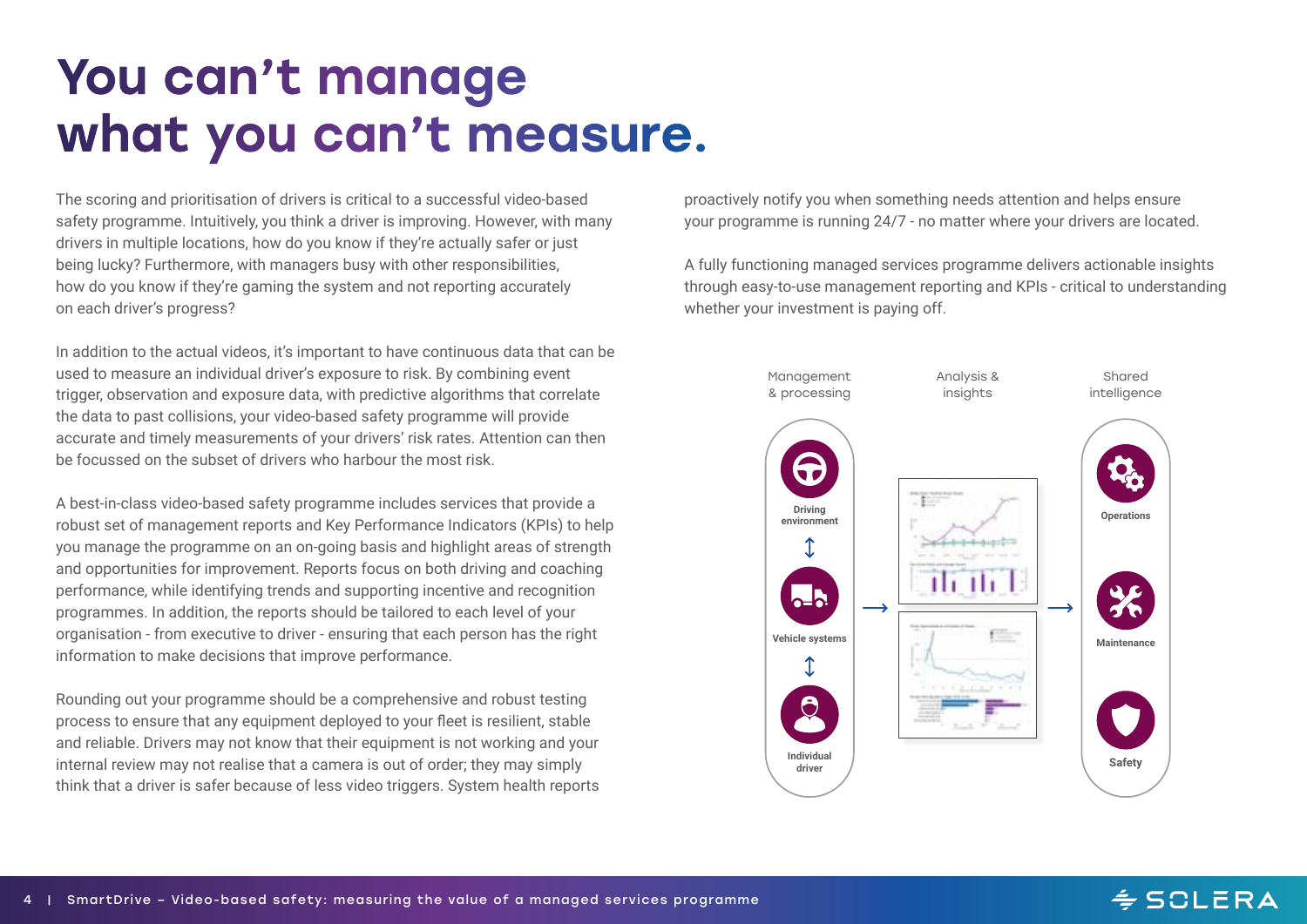# There's more to the bottom line than the bottom line.

Expert, consistent, non-biased review is at the centre of every video-based safety programme. Without a managed services programme handling this critical aspect, costs can skyrocket and drivers may be treated unfairly. From recruiting and training to lack of reporting and delays, an internal programme can quickly grow out of control and burden staff throughout an organisation.

Allowing a third-party to review and score videos ensures:

- Scalability as your fleet grows
- Fair, unbiased and consistent reviews for every driver across your fleet
- 24/7 coverage in case an incident occurs at night, on the weekend or on a holiday
- A higher level of quality control than you can provide internally

"The managed service means that they do all the heavy lifting for us, categorising and scoring events based on the individual safety and compliance priorities that we have set within the system. The beauty of video and having skilled and consistent human eyes reviewing it is that we don't waste time and valuable resources looking at events that aren't risky. This means we can capture the true root cause of an event that would not be possible from just a telematics trace."

- Steve White, Head of Fleet, Reynolds Catering Supplies

#### The hidden costs of self review

| Number of vehicles                             | 300 |
|------------------------------------------------|-----|
| Number of video events (per vehicle/per month) | 20  |
| Review time in minutes (per video)             | 5   |
| Total Time (hours/month)                       | 500 |
| Labour (per hour)                              |     |

#### **Additional hidden costs:**

- Initial and recurring recruiting costs
- Training
- Develop and maintain safety review rules
- Lost opportunity costs for lack of reporting, analysis and benchmarking

#### **Impact of this choice:**

- Limited ROI
- Delayed action waiting days or weeks to get reviewed video
- Driver acceptance of video
- Inconsistency of view breeds lack of trust
- Ineffective coaching

#### Without managed services

**2.9** full-time equivalent **£33.33** per month/vehicle

**£10,000** monthly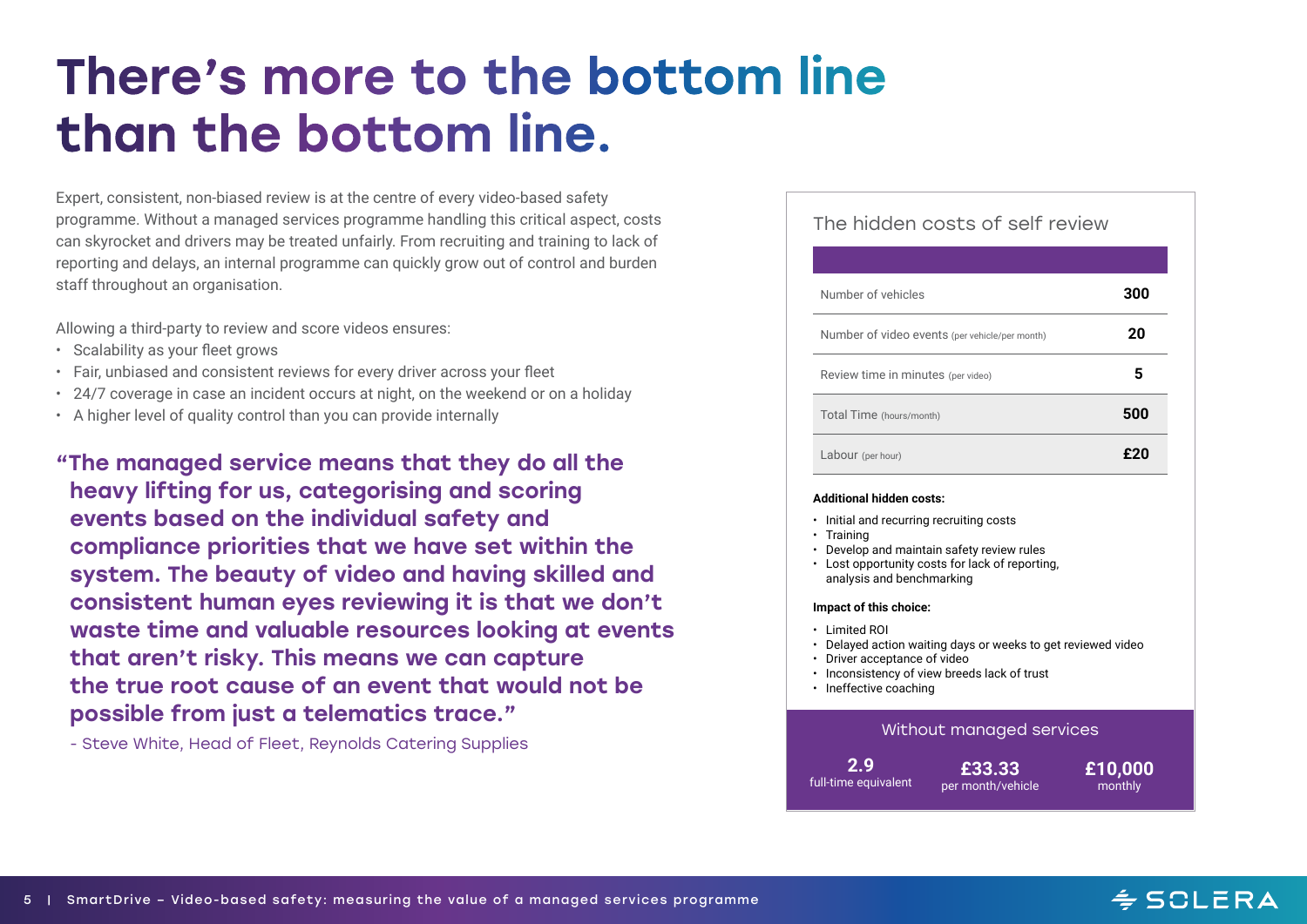# Insight. Not just data.

Over the past twenty years, vehicles have become increasingly sophisticated, outfitted with telematics and a variety of safety technologies that provide data about 'critical' events - hard braking, lane departures, sudden acceleration or deceleration, and more. Instead of providing better information about what happened, this data deluge has only confused the situation, leaving considerable room for doubt - leading to more questions, rather than better solutions.

It's likely you have some of these technologies today. Now imagine combining that data with video into actionable dashboards full of real-time analysis and insight. Video-based safety programmes deliver insight - not just data. An integrated managed services programme includes a team of experts who score and prioritise events according to a consistent set of standards that focus on the risk areas that have the biggest impact on your operation. Doing the work for you, these programmes act as a resource magnifier for your team - saving time while delivering results. Additionally, because most systems are able to offload and alert managers in real time, fleet or safety managers have immediate access to the information that matters most, saving time and bringing the clarity that is required to make fast and effective decisions. You know what happened, why it happened and how to reduce the possibility of it happening again.

Be sure to focus on the keys that change driving skills and drive success:

- Actionable operational metrics
- Consistent, measurable management KPIs
- Easy-to understand reports and dashboards for managers
- Interactive visualisations for advanced analysis
- The ability to export data and integrate into an existing intelligence stack

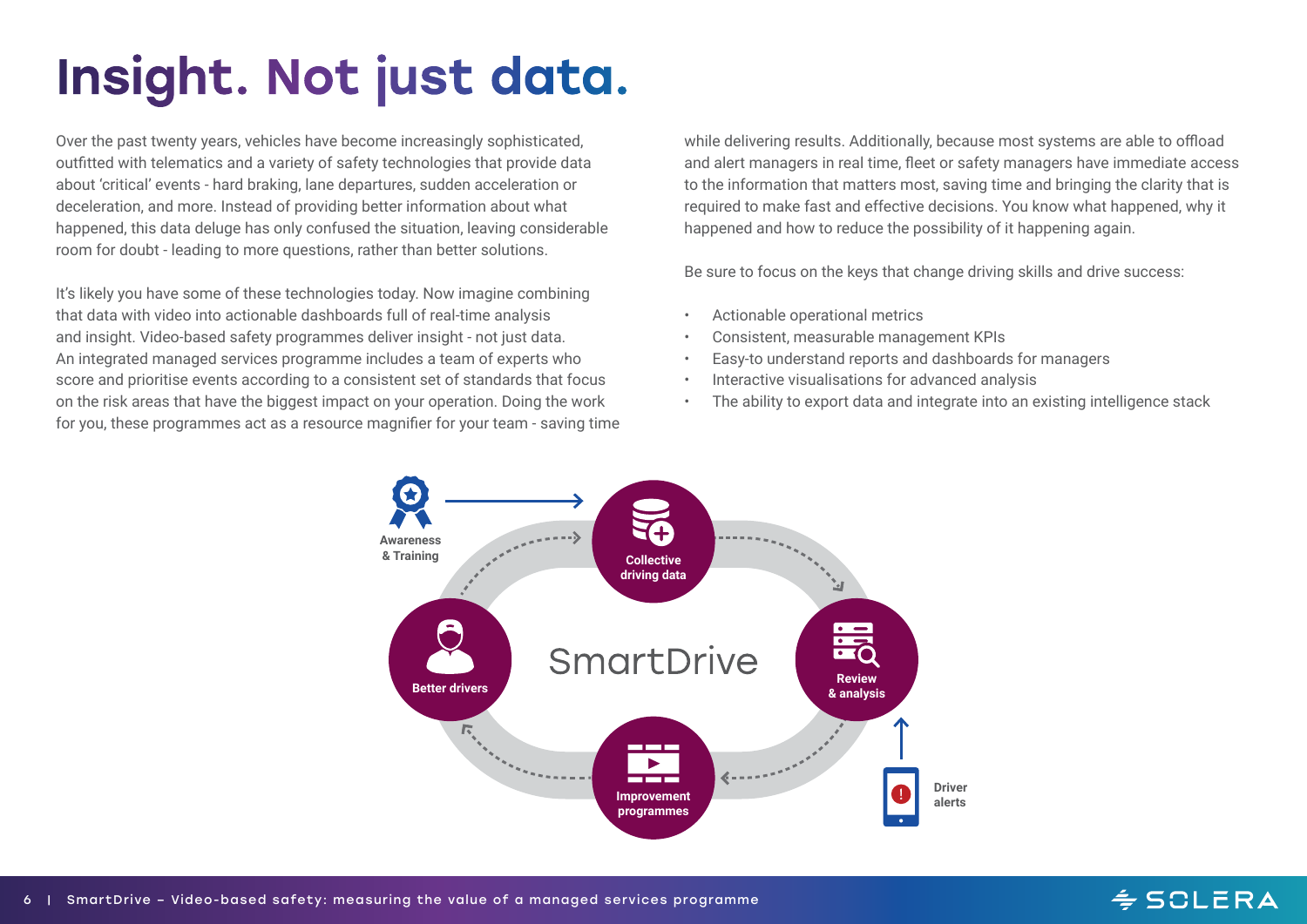# An extension of your team.

Planning your platform deployment and managing a video-based safety programme is a team effort. When considering a video-based safety solution - whether internal or external - you need to ensure a team is dedicated solely to the safety of your drivers. Look for a team of professionals who can guide you through video safety best-practices, on-board your drivers, tune the programme to your goals and priorities, and grow with you.

In addition, ensure your team, whether internal or external, can continuously monitor event video recorder system health to ensure your drivers are protected. When things do happen, you want to know there is someone there to help 24/7 to troubleshoot, answer questions and quickly resolve issues.

Driving safety into your fleet is about more than cameras and cost. It's about results.

"By identifying and addressing high risk areas including cell phone usage, driver fatigue and seatbelt compliance - we were able to quickly and productively engage drivers on areas for improvement and measure the results with easy-to-understand, easy-to-act-on key performance metrics."

- Safety and Compliance Manager, LSO

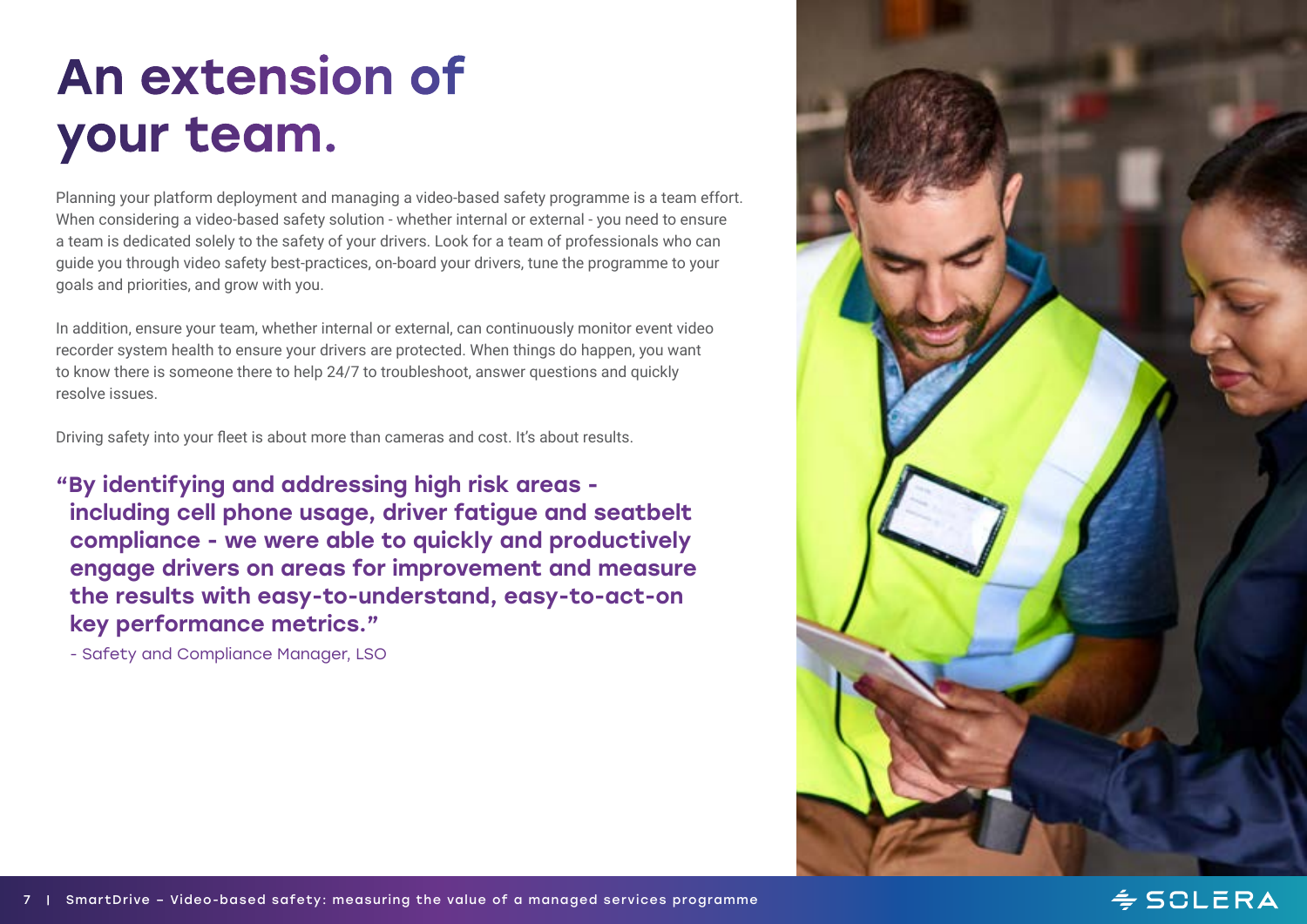# Conclusion

**When considering a video-based safety solution, be sure it includes:**

- A rigorous coaching programme that is …
- Supported by managed services that include …
- Expert review of the video that's captured and …
- Actionable intelligence, metrics and measurable KPIs

#### **Ensure you have:**

- A scalable team …
- Trained, expert video analysts …
- Fair, unbiased, consistent review …
- A verifiable and tested process with sustainable results

#### **Have the ability to review videos using:**

- An intuitive coaching workflow with easy-to-use tools…
- Scoring and prioritisation of riskiest drivers aligned to your company's safety policies …
- Actionable dashboards full of real-time analysis and insightful operational metrics …
- Management reports focused on both coaching and safety performance tailored to each level of your organisation

**Last, but certainly not least, be sure your comprehensive video-based safety solution also includes:**

- System health reports
- Comprehensive and robust testing process to ensure equipment is resilient, stable and reliable
- 24/7 coverage in case an incident occurs at night, on the weekend or on a holiday
- Real-time alerts so you're aware of incidents when and where they happen